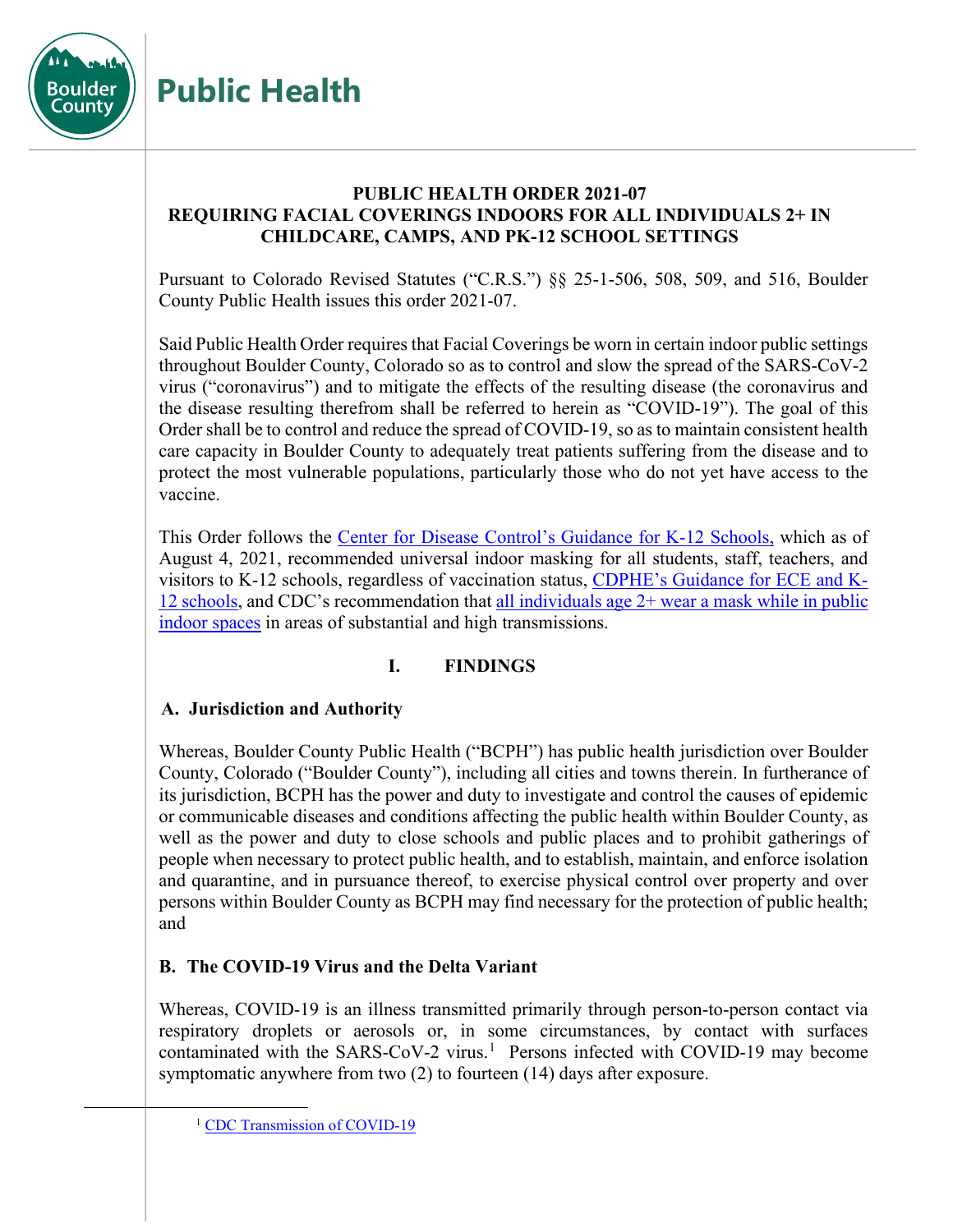Symptoms include fever, cough, shortness of breath or difficulty breathing, fatigue, muscle or body aches, headache, new loss of taste or smell, sore throat, congestion or runny nose, nausea or vomiting, diarrhea, and other symptoms<sup>[2](#page-1-0)</sup>; and

Whereas, COVID-19 was first detected in Wuhan, China, in late 2019, and since then has spread to over 219 countries and territories, including the United States. As of August 7, 2021, there have been 581,692 confirmed or probable positive cases of COVID-19 statewide in Colorado and 24,995 confirmed or probable positive cases in Boulder County, as well as 7,255 deaths due to COVID-19 statewide and 263 deaths due to COVID-19 in Boulder County; and

Whereas, CDPHE first detected the delta variant of the SARS-CoV-2 virus in Colorado the week of April 18, 2021; and

Whereas, as of July 18, 2021, the delta variant now constitutes 100% of all COVID-19 tests sampled for variant in Colorado<sup>[3](#page-1-1)</sup>, and

Whereas, on July 27, 2021, the CDC released updated guidance recommending that everyone in areas of substantial or high transmission wear a mask in public indoor places, even if they are fully vaccinated;

Whereas, the Delta variant is highly contagious, specifically, nearly twice as contagious as previous variants<sup>[4](#page-1-2)</sup>; and

Whereas, some data suggests the Delta variant might cause more severe illness than previous strains in unvaccinated persons; and

Whereas, unvaccinated people remain the greatest concern; and

Whereas, fully vaccinated people with Delta variant breakthrough infections can spread the virus to others, although vaccinated people appear to be infectious for a shorter period; and

Whereas, on July 28, 2021, due to the Delta variant currently circulating, the CDC updated its guidance and recommended that fully vaccinated people wear a mask in all public indoor settings in areas of substantial or high transmission in addition to recommending that all unvaccinated persons aged  $2+$  wear masks in public indoor settings<sup>[5](#page-1-3)</sup>; and

Whereas, as of August 6, 2021, the CDC identifies Boulder County as an area with substantial transmission at a rate of 80.93 per  $100,000^6$  $100,000^6$ ; and

Whereas, Boulder County's seven-day rolling average of new cases has been rising since late June 2021 as shown in the graph below; and

<span id="page-1-0"></span><sup>2</sup> [CDC Symptoms of COVID-19](https://www.cdc.gov/coronavirus/2019-ncov/symptoms-testing/symptoms.html)

<span id="page-1-2"></span><span id="page-1-1"></span><sup>&</sup>lt;sup>3</sup> [CDPHE Data Weekly Proportion of Variants of Concern by Specimen Collection Week](https://covid19.colorado.gov/data)

<sup>4</sup> <https://www.cdc.gov/coronavirus/2019-ncov/variants/delta-variant.html>

<span id="page-1-3"></span><sup>5</sup> <https://www.cdc.gov/coronavirus/2019-ncov/vaccines/fully-vaccinated-guidance.html>

<span id="page-1-4"></span><sup>6</sup> <https://covid.cdc.gov/covid-data-tracker/#county-view> (last visited August 8, 2021)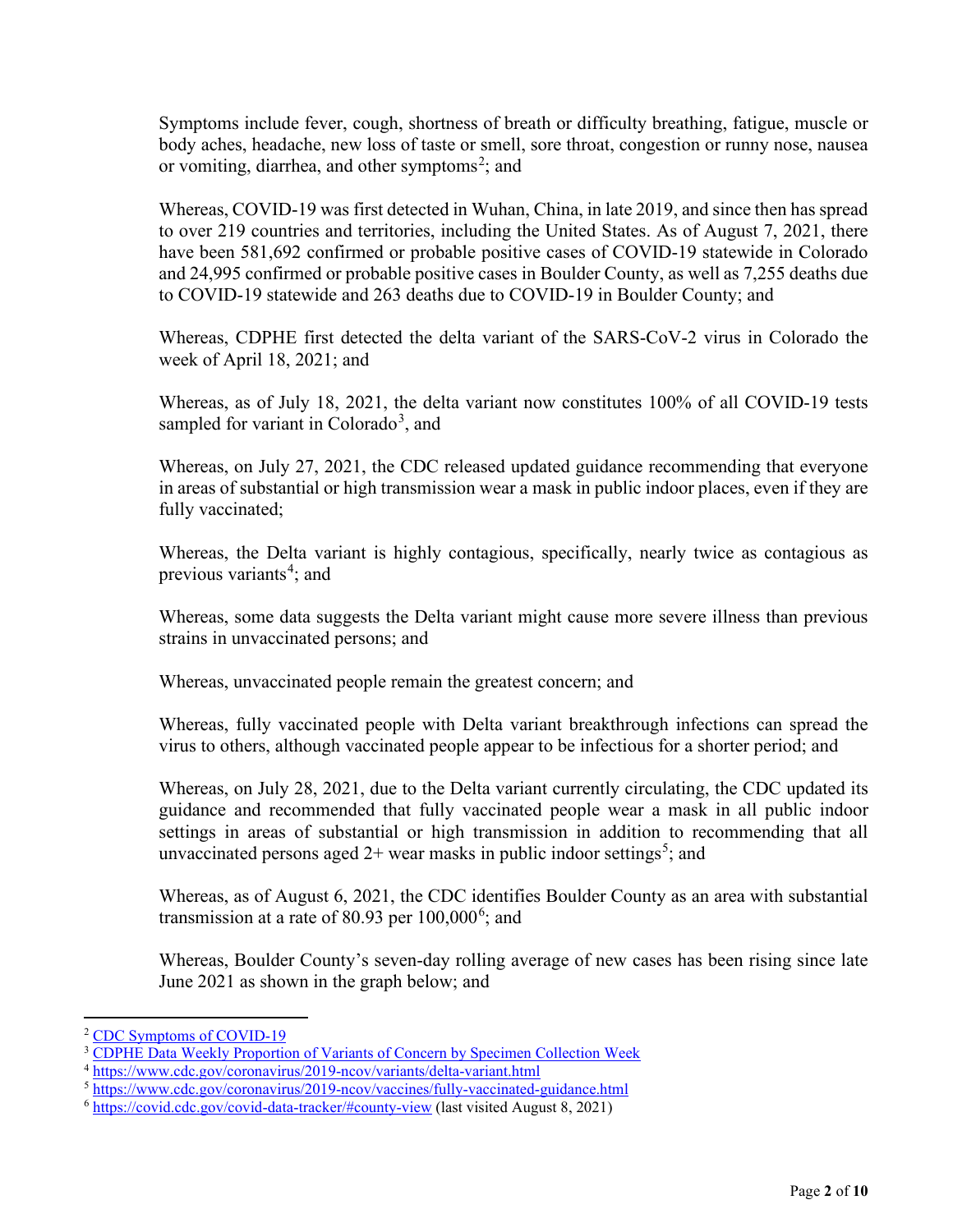

Whereas, the 7-day incidence of new COVID-19 cases among all age groups in Boulder County shows increased transmission and increasing cases as shown in the graph below; and



Whereas, during summer 2020 the predominant strain of the virus was the wild-type, which has mutated into the currently predominant delta variant. As observed with higher rates of transmission, the delta variant appears to have a greater impact on children 19 and under as compared to past strains such as the wild-type and alpha variant; and

Page **3** of **10**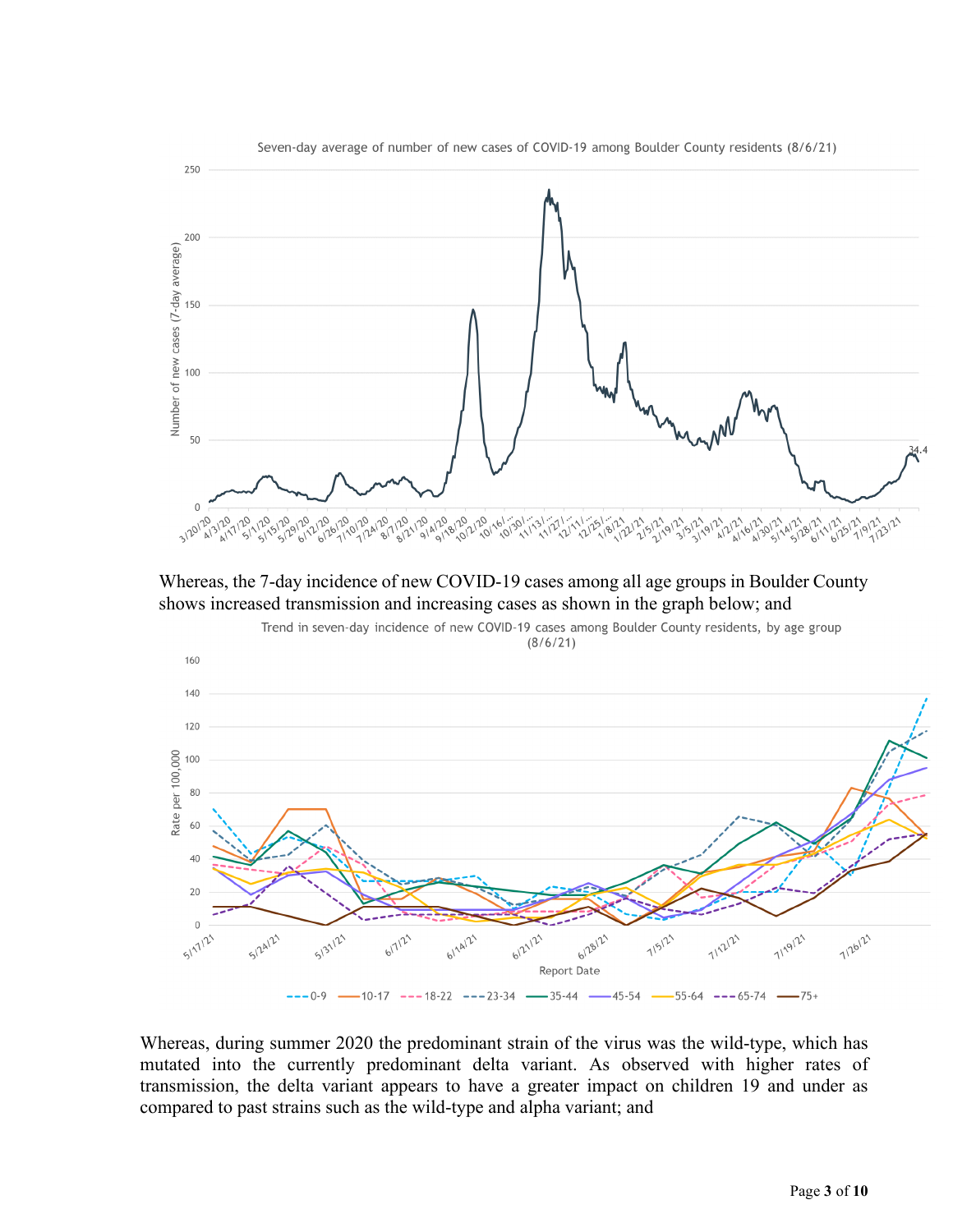Whereas, children are impacted by COVID-19 as shown in the chart below comparing the 7-day incident rates for children aged 0-5, 6-11, and 12-19 for two time periods, summer 2021 (dashed lines) and summer 2020 with the wild-type virus (solid). The graph demonstrates that the spread of the virus is accelerating rapidly this summer among the 0-5 and 6-11-year-old age groups; statistically significant differences (p<.0001) are observed between the two time periods for both age groups. The rates for 12-19-year-olds are not statistically significantly different, however these rates remain the highest among all school-aged children, notwithstanding 62.8% of this group having received as least one dose of vaccine in 2021; and

# Comparison of ages 0 to 5<sup>\*</sup>, 6 to 11<sup>\*</sup>, 12 to 19 summer 2020 and 2021



#### **C. Childcare, PK-12 Schools, and COVID-19**

Whereas, on August 5, 2021, the CDC updated its Guidance for COVID-19 Prevention in K-12 Schools, noting specifically as its first 3 key takeaways<sup>[7](#page-3-0)</sup>:

- Students benefit from in-person learning, and safely returning to in-person instruction in the fall 2021 is a priority.
- Vaccination is the leading public health prevention strategy to end the COVID-19 pandemic. Promoting vaccination can help schools safely return to in-person learning as well as extracurricular activities and sports.
- Due to the circulating and highly contagious Delta variant, CDC recommends universal indoor masking by all students (age 2 and older), staff, teachers, and visitors to K-12 schools, regardless of vaccination status.

<span id="page-3-0"></span><sup>7</sup> <https://www.cdc.gov/coronavirus/2019-ncov/community/schools-childcare/k-12-guidance.html>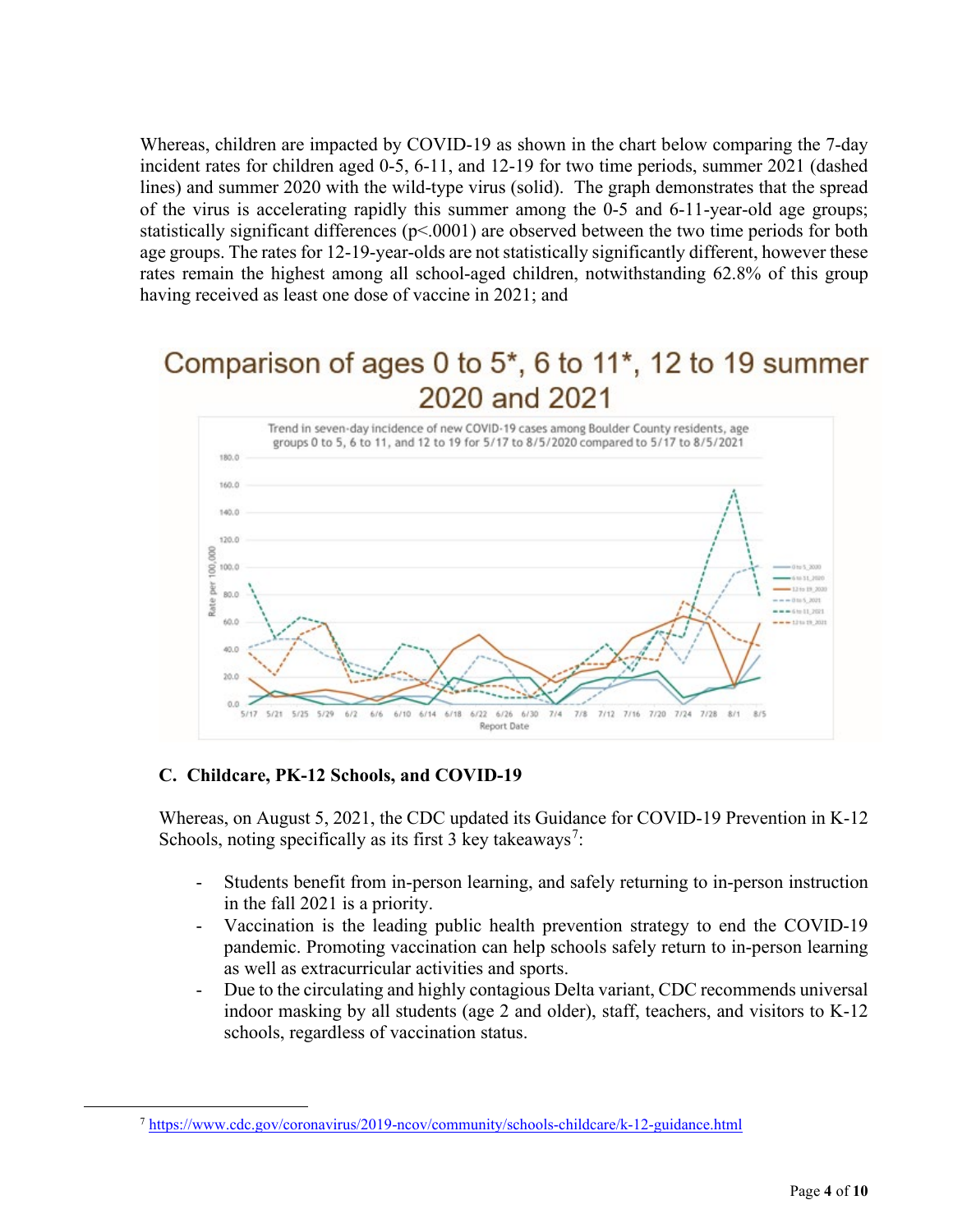Whereas, on July 19, 2021, the American Academy of Pediatrics called for universal masking among all individuals within school settings in order to prioritize in-person learning<sup>[8](#page-4-0)</sup>; and

Whereas, roughly 25% of all county outbreaks reported in Fall 2020 were either in childcare or PK-12 schools or sports teams in those age groups situated in Boulder County, and there were approximately 3000 infections during the Fall 2020 and Spring 2021 semesters in the K-12 age group; and

Whereas, for the Fall 2020 and Spring 2021 semesters, BCPH detected over 50 infectious outbreaks involving either schools or school-aged sports teams with students attending schools in Boulder County; and

Whereas, household exposures account for a significant proportion of spread to school-aged children in Boulder County. Many cases had siblings who were also school-aged and had to be quarantined because of household exposures or were involved in contact tracing themselves because these siblings became symptomatic; and

Whereas, exposures within school settings accounted for up to 20% of all COVID-19 cases in the K-12 grades during Fall 2020 and Spring 2021. Exposures within school settings included classrooms, sports practices and games, and spillover from students who played for private sports clubs and attended school during their infectious period; and

Whereas, prevention strategies and particularly universal masking have proven effective at slowing and stopping transmission in the childcare and school settings<sup>[9](#page-4-1)</sup>; and

Whereas, multiple studies indicate that mask wearing reduces new infections and masks are safe and do not raise CO2 levels or reduce O2 levels $10$ : and

Whereas, face coverings may prevent disruptive quarantines in higher risk settings<sup>[11](#page-4-3)</sup>; and

Whereas, while vaccines are very effective at reducing severe disease, hospitalization, and death from COVID-19 and is the key to ending the pandemic, approximately 37,000 children in Boulder County are ineligible (under 12 years of age) for vaccination, and there are approximately 16,000 children 12-19 years of age who are eligible for the vaccine yet remain unvaccinated (accounting for approximately 55.4% of the total population of Boulder County children aged 12-19); and

Whereas, the scientific evidence shows that, although there is still a risk of transmitting SARS-CoV-2 outdoors, the risk of transmitting SARS-CoV-2 is significantly higher when indoors, versus outdoors;  $^{12}$  and

<span id="page-4-2"></span><span id="page-4-1"></span><sup>10</sup> <https://www.cdc.gov/coronavirus/2019-ncov/science/science-briefs/masking-science-sars-cov2.html>

<span id="page-4-0"></span><sup>8</sup> [https://services.aap.org/en/news-room/news-releases/aap/2021/american-academy-of-pediatrics-updates](https://services.aap.org/en/news-room/news-releases/aap/2021/american-academy-of-pediatrics-updates-recommendations-for-opening-schools-in-fall-2021/)[recommendations-for-opening-schools-in-fall-2021/](https://services.aap.org/en/news-room/news-releases/aap/2021/american-academy-of-pediatrics-updates-recommendations-for-opening-schools-in-fall-2021/)

<sup>&</sup>lt;sup>9</sup> https://www.cdc.gov/coronavirus/2019-ncov/science/science-briefs/transmission k 12 schools.html

<span id="page-4-3"></span><sup>11</sup> <https://covid19.colorado.gov/practical-guide-for-operationalizing-cdc-school-guidance>

<span id="page-4-4"></span><sup>12</sup> <https://www.medrxiv.org/content/10.1101/2021.01.19.21250116v1.full.pdf>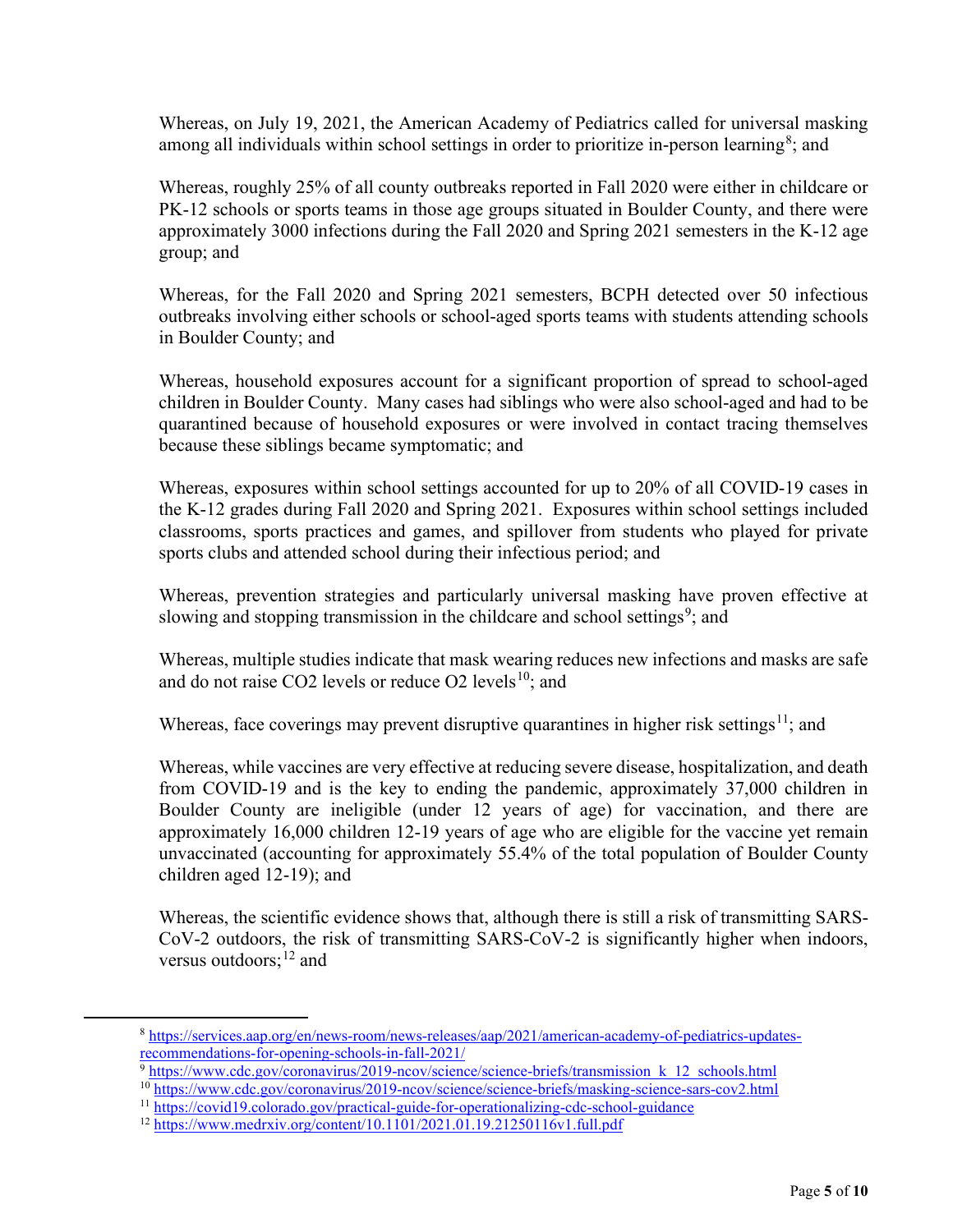#### **D. Public Health Emergency Declarations and Orders**

Whereas, on March 10, 2020, the Governor of the State of Colorado Jared Polis ("Governor") declared a State of Emergency related to the presence of COVID-19 in the State of Colorado, and this disaster declaration was recently extended on July 8, 2021 through Executive Order D2021-122; and

Whereas, on March 14, 2020, the Chair of the Board of County Commissioners for Boulder County ("BOCC") declared a local disaster emergency, which, on March 19, 2020, was extended by the BOCC; and

Whereas, on May 21, 2020, the Governor issued Guidance to Employers and Places of Public Accommodation regarding equal opportunity employment and reasonable accommodations due to the presence of COVID-19, available at [https://drive.google.com/file/d/1DSJuV-](https://drive.google.com/file/d/1DSJuV-9finS1_NBnQ8i_02PHQDDIWXRn/view)[9finS1\\_NBnQ8i\\_02PHQDDIWXRn/view.](https://drive.google.com/file/d/1DSJuV-9finS1_NBnQ8i_02PHQDDIWXRn/view)

## **II. ORDER**

Pursuant to statutory authority granted to the Executive Director of BCPH and consistent with the Governor's prior Executive Orders and the CDC's Guidance, the following is ordered:

## 1. **Definitions**

a. **Face Covering** or **Facial Covering** means a covering made of cloth, fabric, or other soft or permeable material, without holes, that covers only the nose and mouth and surrounding areas of the lower face. Mesh, netting, or similarly porous material does not meet the requirements or definition of a Face Covering. A Face Covering may be factory-made or may be handmade and improvised by using ordinary household materials. The Face Covering should fit snugly but comfortably against the side of the face; allow for breathing without restriction; and either be constructed of disposable mask materials or include multiple layers of fabric that can be laundered and machine-dried without damage or change to shape. Face Coverings must cover the nose and mouth at all times and should remain in place until taken off safely. If a worker's Face Covering moves during work, it must be replaced with one that does not need to be frequently adjusted in order to reduce touching of the face. A Face Covering should be replaced when it becomes dirty, wet, and/or difficult to breathe through.

Note that any mask that incorporates a one-way valve (typically a raised plastic cylinder about the size of a quarter on the front or side of the mask) that is designed to facilitate easy exhaling is not a Face Covering under this Order and is not to be used to comply with this Order's requirements. Valves of that type permit droplet release from the mask and can put others nearby at risk.

A video showing how to make a Face Covering and additional information about how to wear and clean Face Coverings may be found on the CDC's website at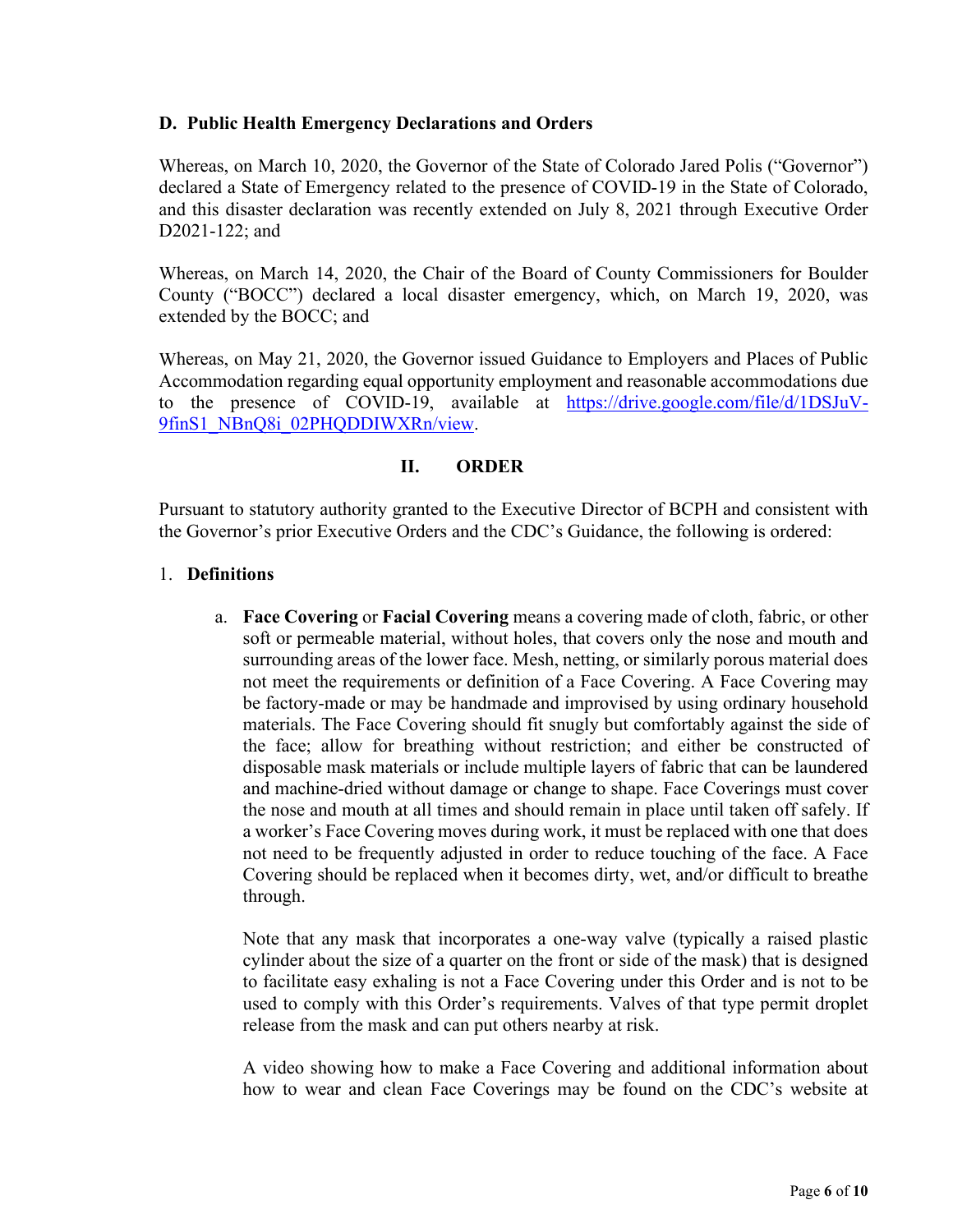[https://www.cdc.gov/coronavirus/2019-ncov/prevent-getting-sick/diy-cloth-face](https://www.cdc.gov/coronavirus/2019-ncov/prevent-getting-sick/diy-cloth-face-coverings.html)[coverings.html.](https://www.cdc.gov/coronavirus/2019-ncov/prevent-getting-sick/diy-cloth-face-coverings.html)

BCPH recommends individuals wear a medical-grade face covering whenever available and possible.

b. **School building** means any facility used for instruction (whether academic or extracurricular) for students in pre-kindergarten through  $12<sup>th</sup>$  grade.

## 2. **Face Coverings Required for All Individuals Aged 2+ in School Buildings, Indoor Childcare Settings, Indoor Youth Sports, and Indoor Youth Activities and Camps**

- a. All individuals age 2 and older must wear a **Face Covering** while inside any **school building** (including for purposes of extracurricular activities), regardless of vaccination status.
- b. All individuals age 2 and older must wear a **Face Covering,** regardless of vaccination status, while indoors at any childcare center or while participating (whether as an attendee, student, athlete, staff member, volunteer, coach, or spectator) in an indoor youth camp, indoor youth sport, or indoor youth extracurricular intended for individuals under age 19, i.e. youth activities, regardless of whether a license is required for such activity. This requirement applies to all licensed childcare settings, license-exempt childcare programs such as single building and 72-hour camps, guest child care facilities at ski resorts, gyms, recreational facilities, and courthouses, and indoor youth sports.
- c. All individuals age 2 and older are required to wear a **Face Covering** while on public transportation, including school buses, as required by the CDC's [Requirement for Persons Age 2+ Years to Wear Masks While on Conveyances](https://www.cdc.gov/quarantine/pdf/Mask-Order-CDC_GMTF_01-29-21-p.pdf) [and at Transportation Hubs.](https://www.cdc.gov/quarantine/pdf/Mask-Order-CDC_GMTF_01-29-21-p.pdf)
- 3. All facilities and entities covered in paragraphs 2a and 2b of this order must follow Boulder County Public Health's **[Schools and Childcare Guidance](https://assets.bouldercounty.org/wp-content/uploads/2021/08/BCPH-COVID-19-School-Guidance-English.pdf)** including, but not limited to, requirements for isolation, quarantine, reporting cases and outbreaks to BCPH, cooperation in case investigations and contact tracing, cooperation in distribution of public health notices to families/guardians, keeping attendance records, stable cohorts and seating charts where age appropriate, social distancing as much as possible, symptom screening, improving ventilation where possible, promoting hand hygiene and respiratory etiquette, and routine cleaning.
- 4. **Exemptions.** The following individuals are exempt from the **Face Covering** requirements of this Order:
	- a. Individuals under age 2.
	- b. Individuals who cannot medically tolerate a **Face Covering**.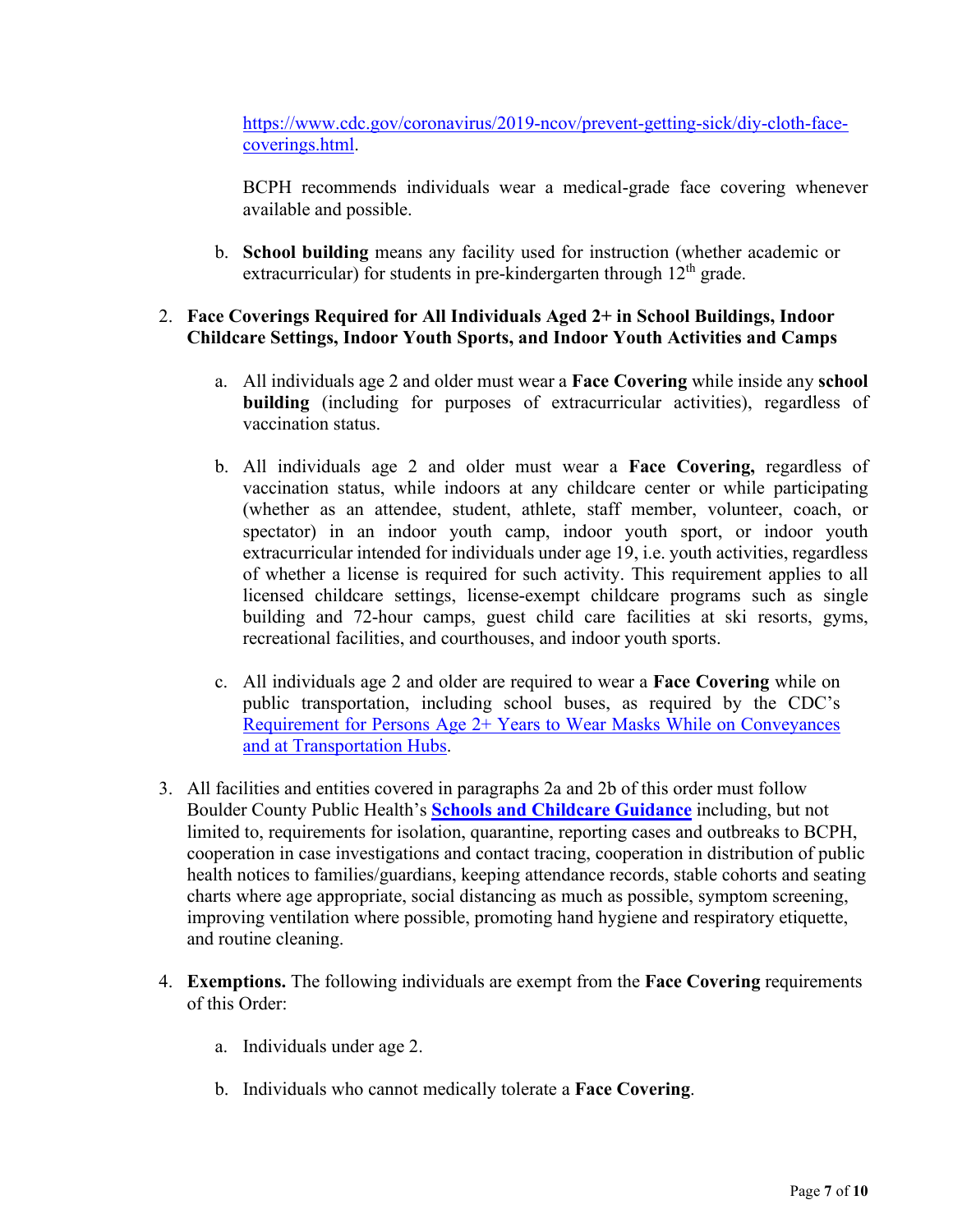- 5. **Exceptions**. Individuals performing any of the following activities are exempt from the **Face Covering** requirements of this Order while the activity is being performed:
	- a. Individuals who are hearing impaired or otherwise disabled or who are communicating with someone who is hearing impaired or otherwise disabled and where the ability to see the mouth is essential to communication.
	- b. Individuals seated during meal or snack time.
	- c. Individuals who are asked to temporarily remove their **Face Covering** for identification purposes in furtherance of a particular service requiring legal identification.
	- d. Individuals who are actively engaged in a public safety role, such as law enforcement personnel, firefighters, or emergency medical personnel.
	- e. Individuals who are receiving a personal or medical service where the temporary removal of a **Face Covering** is necessary to perform the service.
	- f. Individuals who are in a swimming pool and actively engaged in a pool activity in which their **Face Covering** might become wet.
	- g. Individuals participating in certain indoor sports activities as permitted by [Boulder](https://assets.bouldercounty.org/wp-content/uploads/2021/04/2021-april2-guidance-for-boco-sports.pdf) [County Public Health's sports guidance](https://assets.bouldercounty.org/wp-content/uploads/2021/04/2021-april2-guidance-for-boco-sports.pdf)[.](https://boco.org/face-covering-guidance-sports)
	- h. When a student in a classroom setting for academic credit at a PK-12 school is actively playing an instrument that cannot otherwise be played while wearing a **Face Covering**.
	- i. Individuals who are actively napping or resting pursuant to state licensing requirements.
	- j. Individuals who are alone in an enclosed room.
- 6. All **school buildings**, child care facilities, and facilities that host activities covered under this order must post signs at each entrance instructing Individuals about their legal obligations under this Order. Sample signs are available here: <https://covid19.colorado.gov/print-materials>
- 7. Parents and caregivers should supervise the use of **Face Coverings** by children to avoid misuse. In addition, this Order advises that children under age two years should not wear a **Face Covering**.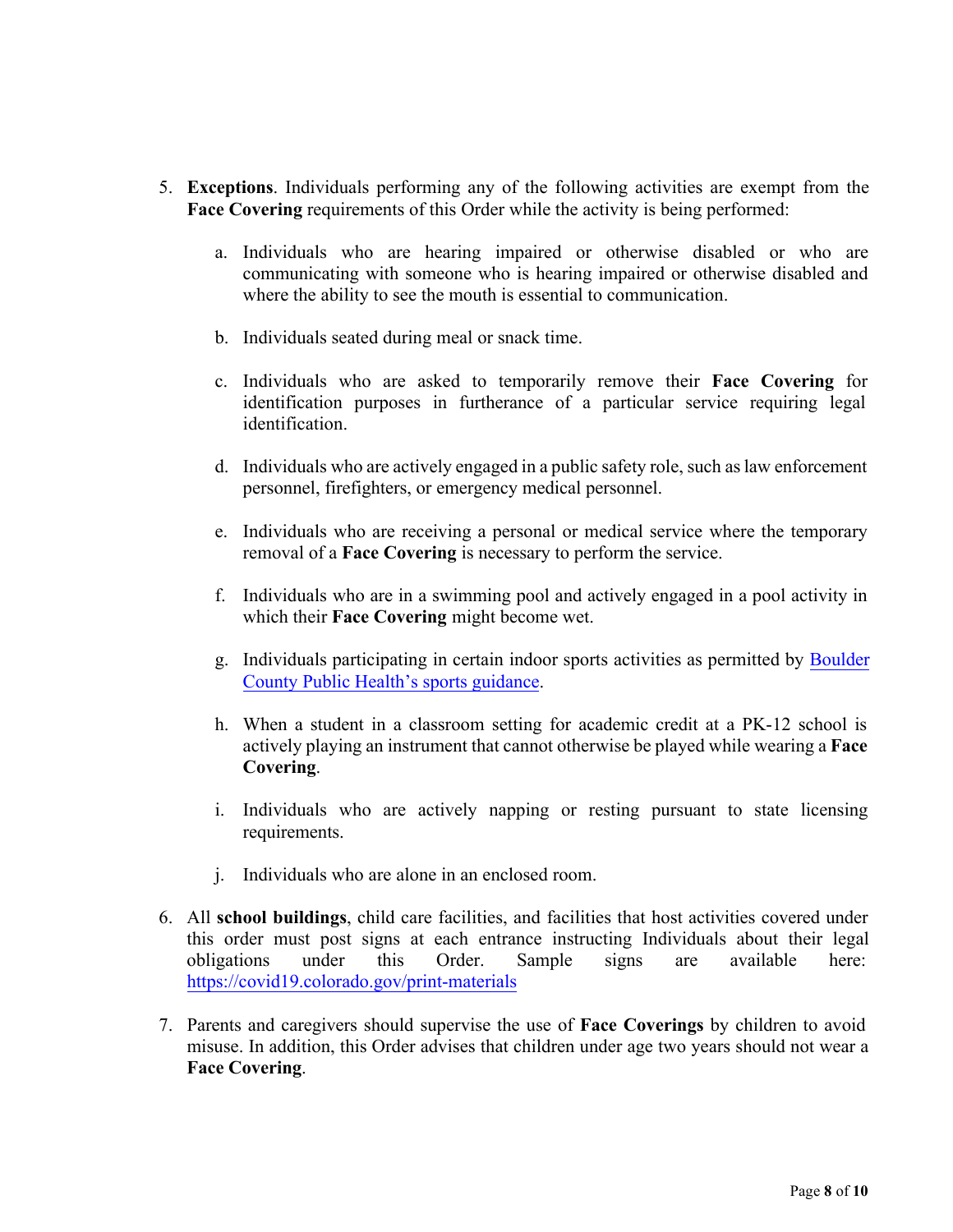- 8. This Order adopts and is intended to provide additional public health protections by supplementing the [CDC Order](https://www.cdc.gov/quarantine/pdf/Mask-Order-CDC_GMTF_01-29-21-p.pdf) requiring persons age  $2+$  years to wear masks on conveyances and at transportation hubs.
	- a. Nothing in this Order should be construed to preempt any State of Colorado regulations (including CDPHE Orders) concerning Face Coverings.
	- b. Nothing in this Order should be construed to preempt any State of Colorado regulations (including CDPHE Orders and Executive Orders) that impose Face Covering requirements beyond those contained in this Order.
	- c. Nothing in this Order should be construed to preempt any other local Public Health Orders.
	- d. Nothing in this Order shall be construed to prevent a municipality from adopting more protective standards than those contained in this Order.
	- e. Nothing in this Order shall be construed to prevent any business or other entity from requiring a Face Covering for its employees, staff, customers, or other personnel while engaging with that entity or on the entity's property.
	- f. Nothing in this Order shall be construed to preempt any federal order or law.
- 9. **Refusal of Service.** Except for the limited exemptions and exceptions provided in Paragraphs 4 and 5 above, no owner, operator, or manager of a **school** or other facility to which this order applies may provide service to such individuals or allow an individual to enter or be within their indoor space unless the individual is wearing a **Face Covering**, as required by this Order or another applicable State or Federal Order.
- 10. **Reasonable Accommodations**. BCPH recommends that schools and other facilities review the State's [Civil Rights](https://drive.google.com/file/d/1DSJuV-9finS1_NBnQ8i_02PHQDDIWXRn/view) Guidance.
- 11. **Legal Recourse.** Any school or facility that is in violation of this Face Covering Order may be subject to a civil action, including but not limited to injunctive relief pursuant to C.R.S. § 25-1-514 and reimbursement of expenses pursuant to C.R.S. § 25-1-516(3), and reporting to the appropriate licensing agency for suspension or revocation of its license.

Along with CDPHE, BCPH is tasked with protecting the health and welfare of the citizens of Boulder County by investigating and controlling cases of epidemic and communicable disease. This Order is necessary to control the transmission of disease to others. Immediate issuance of this Order is necessary for the preservation of public health, safety, or welfare.

Anyone with questions regarding this Order should contact the BCPH Call Center at 720-776- 0822 or view the COVID-19 information on BCPH's website at [BoCo.org/COVID-19.](http://www.boco.org/COVID-19)

Individuals wishing to obtain a COVID-19 vaccine may locate a provider at [www.boco.org/COVIDVaccines](http://www.boco.org/COVIDVaccines)